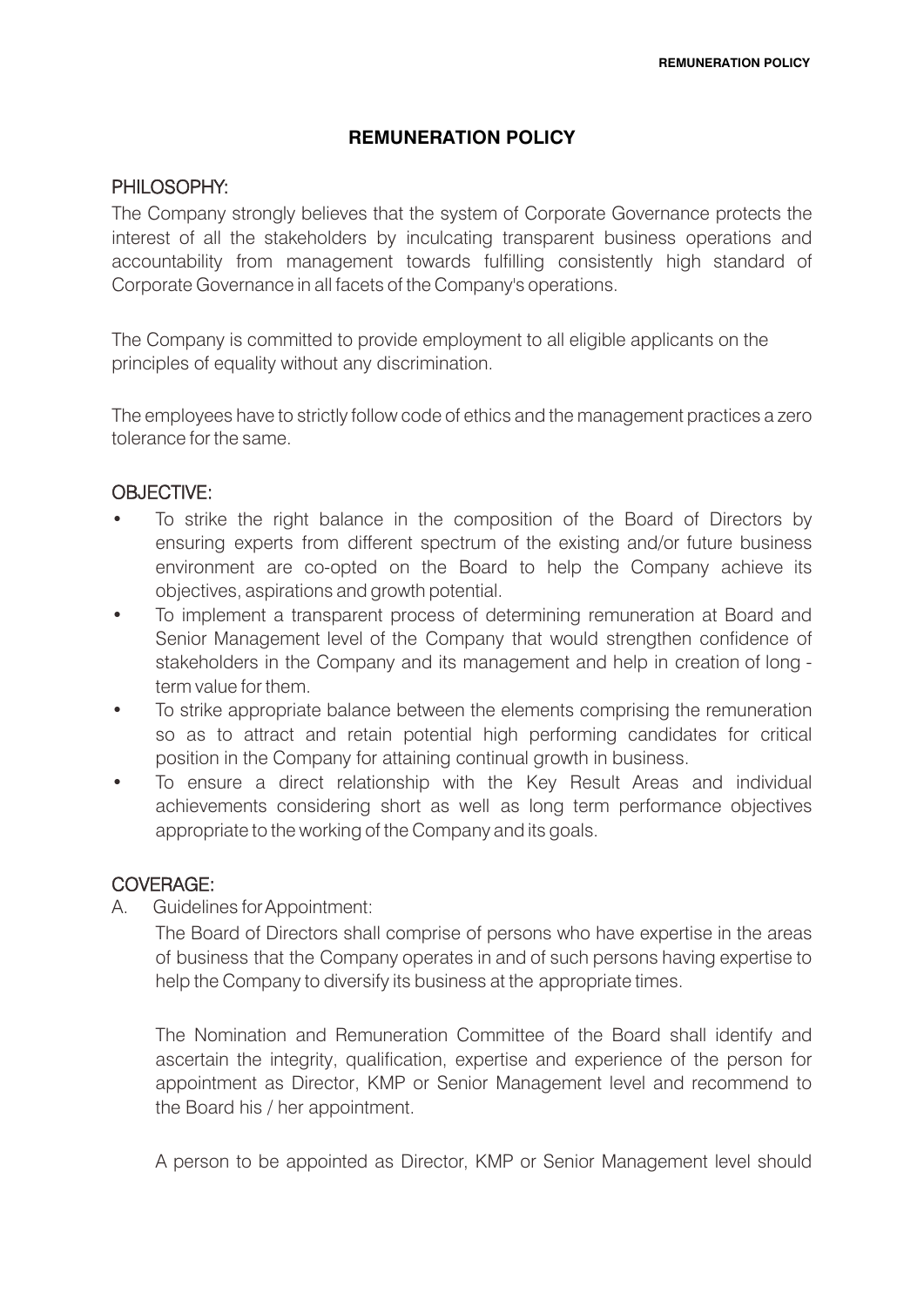possess adequate qualification, expertise and experience for the position he / she is considered for appointment. The Committee has discretion to decide whether qualification, expertise and experience possessed by a person is sufficient / satisfactory for the concerned position.

- B. Guidelines of determining remuneration of:
	- I. Directors
	- II. Key Managerial Personnel (excluding Directors) and Senior Management Personnel

#### I. DIRECTORS

#### i. Executive Directors:

The Board of Directors of the Company shall decide the remuneration of Executive Directors on the basis of recommendation from Nomination & Remuneration Committee (N&RC) subject to the overall limits provided under the Companies Act, 2013 and rules made thereunder, including any amendments, modifications and re-enactments thereto ('the Act') and compliance of related provisions provided therein.

The remuneration shall be approved by the shareholders of the Company as and when required.

The Company shall enter into a contract with every Executive Director which will set out the terms and conditions of the performance of the role and the key indicators and criteria for assessing their performance. The contract shall be recommended by the N&RC and approved by the Board. The contract shall be maximum for such tenure as may be provided in the Act subject to such approvals as may be required.

Board may vary any terms and conditions of the contract subject to such approvals, as may be required under theAct.

Every notice sent to the shareholder for seeking their approval for appointment / re-appointment /remuneration of the director shall contain the gist of terms and conditions of the contract.

The remuneration components shall include:

a. Fixed salary:

Each Executive Director shall be paid fixed salary consisting of basic salary and such allowances and perquisites as may be decided by Board.

OPTION 1: The revision in the salary may be annually done and shall be determined by the Board as per the appraisal of the performance of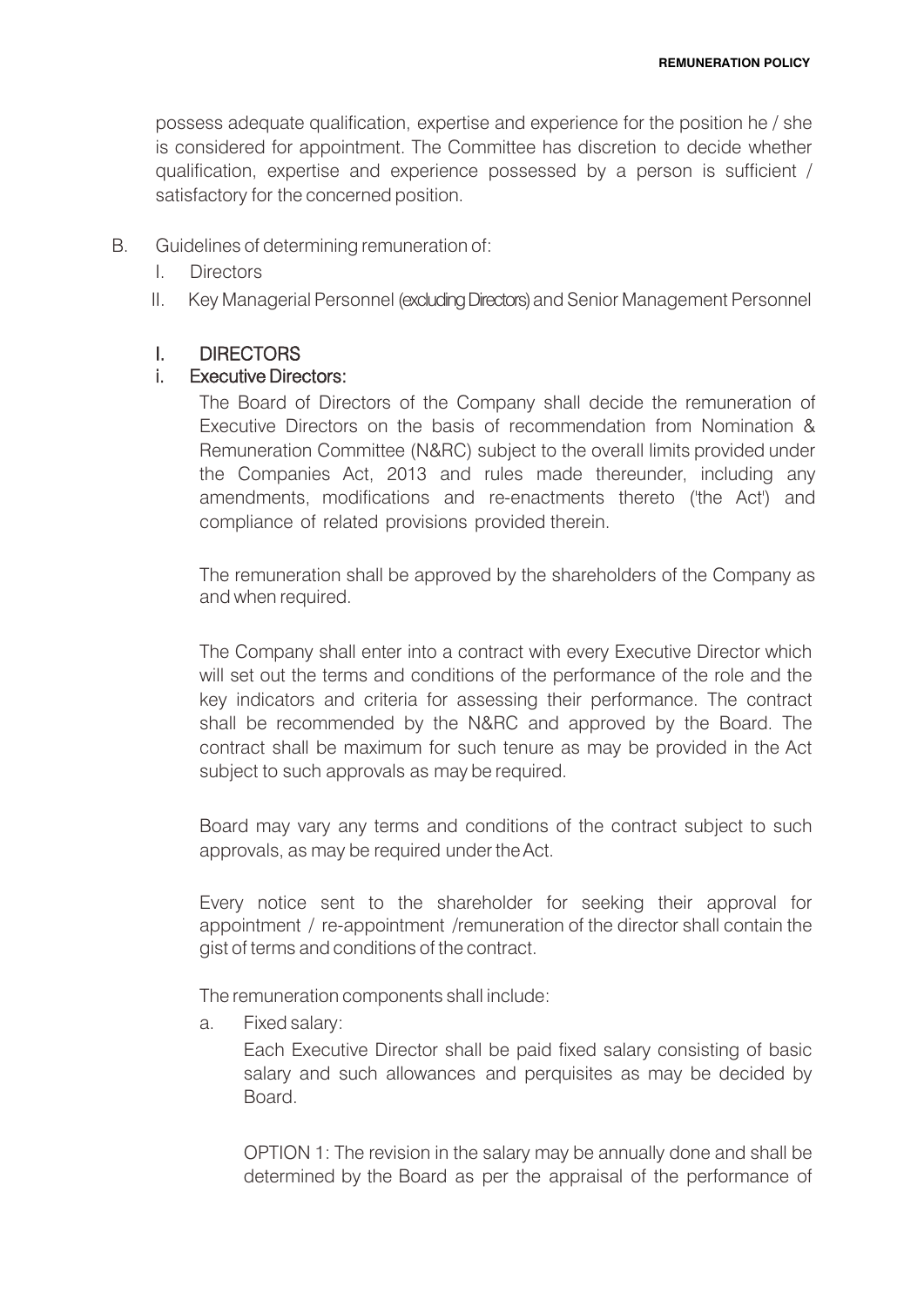each Executive Director by the Board, subject to overall limit approved by the shareholders.

OPTION 2: The salary shall remain fixed for the term of the Executive **Director** 

- b. Commission:
	- The Board may approve payment of commission subject to the provisions of the Act. The amount of commission to be paid to Executive Director(s) shall be recommended by the N&RC on the basis of the performance evaluation carried out in respect of such Executive Director(s).
- c. Perquisites / Other Benefits:

The Executive Director(s) may be entitled to club membership, company vehicle with driver, petrol reimbursement, vehicle maintenance, telephone, fax, internet at residence, reimbursement of mobile phone bill, fully furnished accommodation (in case of use of own residential property for accommodation, house rent allowance shall be paid), furnishings, reimbursement of house maintenance expenditure, reimbursement of gas, electricity bill, water & other utilities and repairs at residence, reimbursement of medical expenditure for self and family and leave travel assistance.

Executive Director(s) may also be entitled to personal accident insurance, group accident insurance coverage, medical insurance coverage, term insurance etc. as perCompany policy.

d. Stock options:

Executive Director(s) except promoter directors may be granted stock options as may be approved by the Board, if they are eligible as per any scheme of stock options declared by the Company in the future.

- e. Compensation for loss of office may be paid as may be approved by the Board subject to the provisions of Section 202 of theAct.
- f. Separation / Retirement benefits: Executive Director(s) shall be eligible to the retirement benefits like Contribution to provident fund as per Company Rules, Superannuation Fund as per Company Policy and Gratuity one month each completed year of service and encashment of leave at the end of tenure.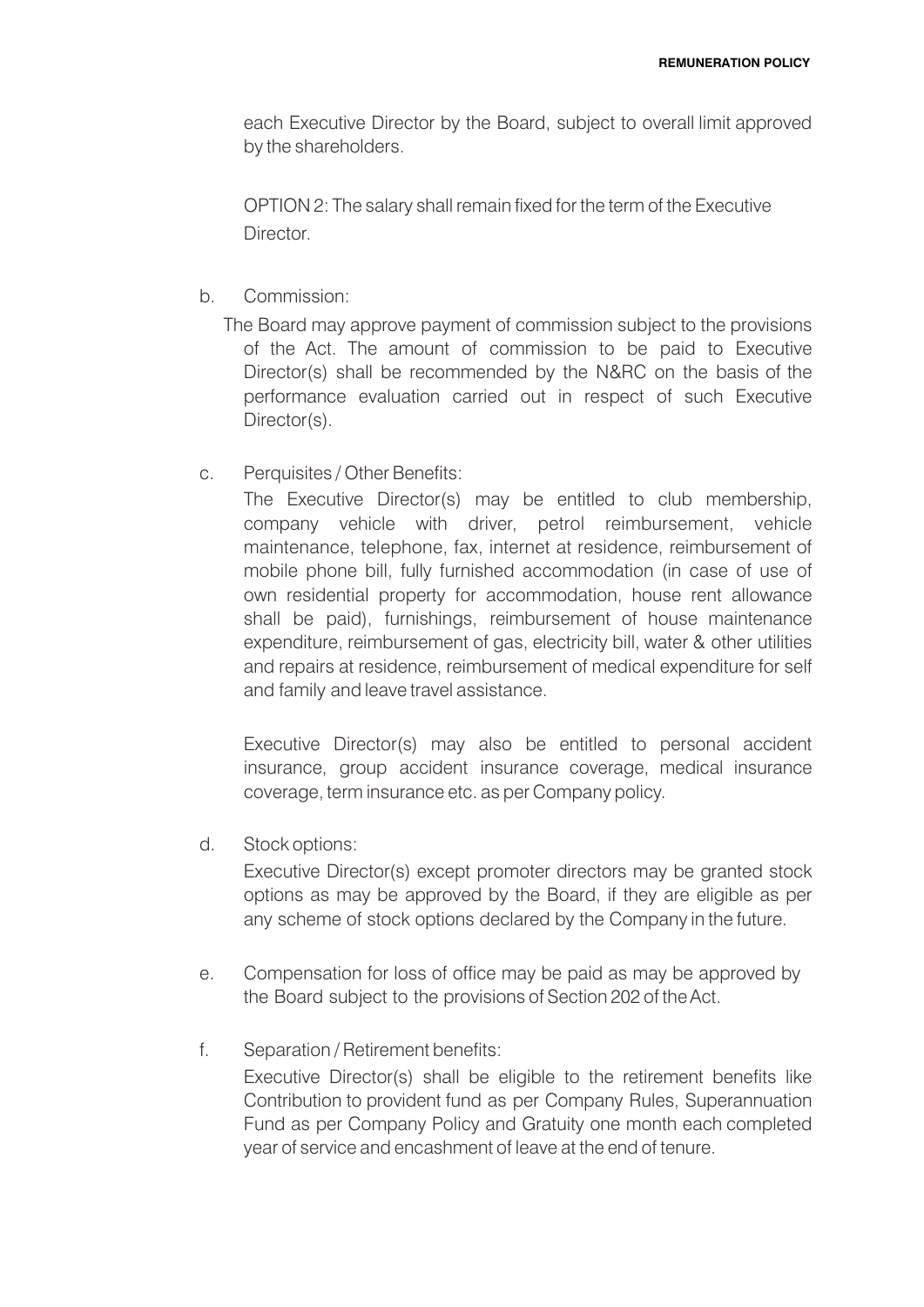Executive Director(s) shall be eligible to the following perquisites which shall not be included in the computation of the ceiling on remuneration provided in the Act in the event of inadequacy of profits in terms of Section IV of Part II of Schedule V of the Act:

- (a) Contribution to provident fund, superannuation fund or annuity fund to the extent these either singly or put together are not taxable under the Income tax Act, 1961 or any amendment thereof.
- (b) Gratuity payable at a rate not exceeding half a month's salary for each completed year of service and
- (c) Encashment of leave at the end of the tenure.

# ii. Non-Executive Directors:

The Company shall issue a letter of engagement or appointment to every Non-Executive Director. The components of payment of remuneration to Non-Executive Directors shall be as follows:

a. Sitting fees :

Sitting fees shall be paid for Board Meetings and/or any Committee Meetings attended by the Director. Different amount of sitting fees may be paid for different types of meetings.

Sitting fees shall be over and above the limits prescribed in the Act for payment of remuneration but shall not exceed the amount as may be prescribed in the Rules for payment of sitting fees.

The disclosure of the total payment of sitting fees for all types of meetings shall be made in the Annual Report of the Company.

Committee shall include Audit Committee, Nomination & Remuneration Committee, Stakeholders' Relationship Committee, Corporate Social Responsibility Committee or such Committees as may be constituted by the Board from time to time.

b. Commission :

The Board may approve payment of commission subject to the provisions of the Act. The amount of commission to be paid to Non-Executive Director(s) shall be recommended by the N&RC on the basis of annual performance evaluation carried out in respect of such Non-Executive Director(s).

c. Stock Options:

Independent Directors & Promoter Directors shall not be entitled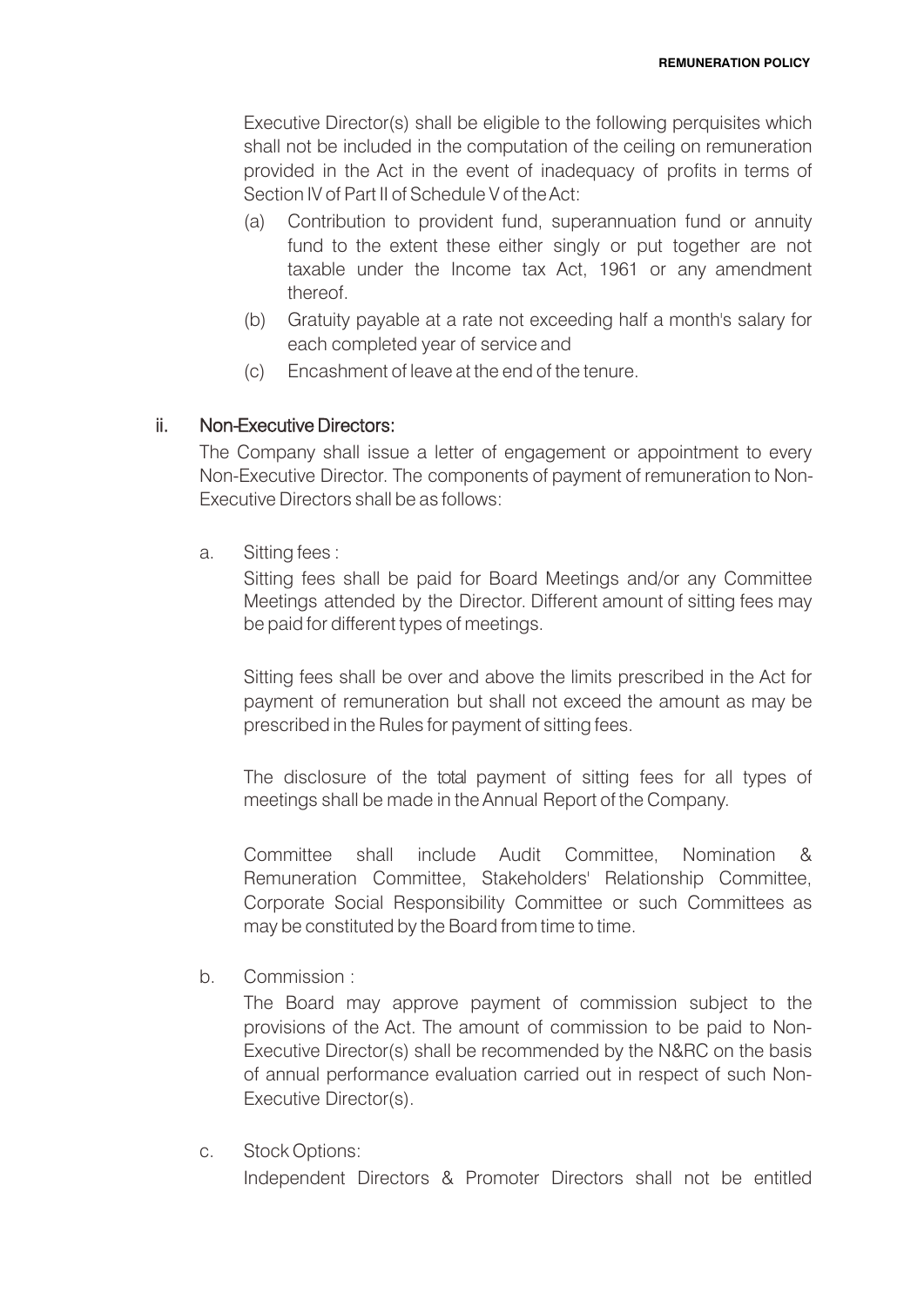for stock options of the Company.

d. Professional fees:

Non independent directors may be paid fees for services of professional nature, if in the opinion of N&RC, the director possesses the requisite qualification for the practice of the profession. The professionals shall be deemed to be possessing requisite qualification and the N&RC is not required to give its opinion, if the director is any of the professional and renders his services to the company in that capacity. Such professional fees shall not be considered as remuneration for the purpose of Act.

# EXCESS REMUNERATION:

The Board of Directors may decide to remunerate the Director/s beyond the overall limits provided under the Companies Act, subject to compliance of provisions in this regard including obtaining approval of Central Government, if required, owing to loss incurred by the Company or inadequacy of profits and / or situation entails providing such remuneration.

### WAIVING OF EXCESS REMUNERATION:

Any remuneration or sitting fees paid, whether directly or indirectly, to any director whether executive or not beyond the limits prescribed under the Act and for which approval of the shareholders or Central Government is not obtained, if required to be obtained, the same shall be refunded to the Company and until such sum is refunded, hold it in trust for the Company.

The Company shall not, in any case, waive the recovery of any such sum unless specific permission is obtained from Central Government for waiving such excess payment.

# II. KEY MANAGERIAL PERSONNEL (EXCLUDING DIRECTORS) & SENIOR MANAGEMENT

For the purpose of this Policy, Key Managerial Personnel includes Chief Executive Officer, Manager, Chief Financial Officer, Company Secretary and such other officers as may be prescribed from time to time.

The Company shall issue an appointment letter to every Key Managerial Personnel (KMP) / Senior Management Personnel (SMP).

The remuneration components may be:

a. Fixed salary:

Each KMP and SMP shall be paid fixed salary consisting of basic salary and such allowances and perquisites as per service rules of the Company. The band of the salary shall be determined according to the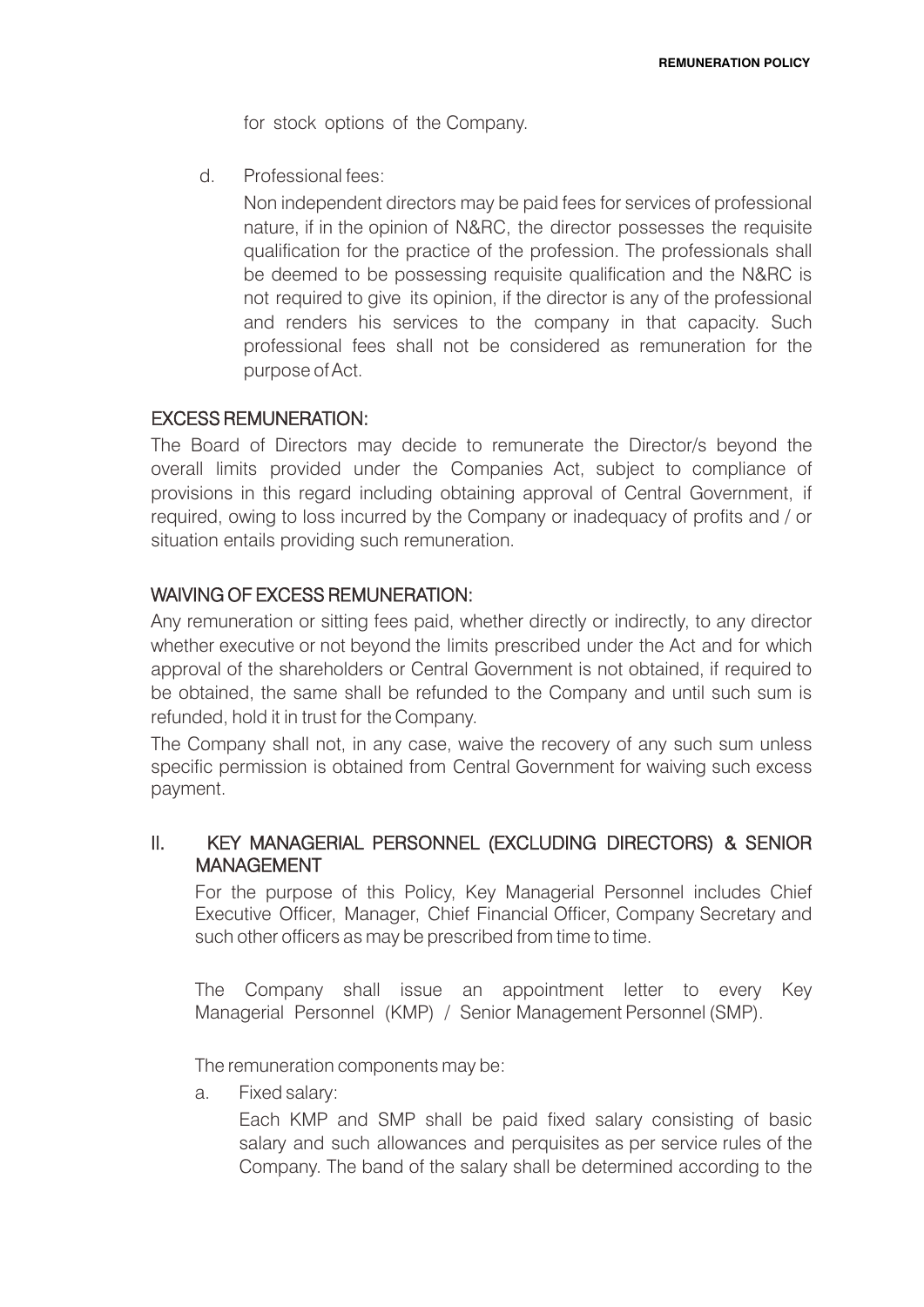industry standards, market conditions, scale of Company's business relating to the position, educational qualification parameters and personal experience in the industry as detailed in the service rules of the Company and such other factors as may be prescribed therein.

The same shall be reviewed annually based on the Company's annual appraisal policy.

b. Variable pay:

Variable pay to every KMP and SMP shall be as per the Performance Linked Pay Scheme / Incentive Scheme of the Company, which is designed to bring about increase in overall organizational effectiveness through alignment of Company, Unit and Individual objectives.

Every KMP and SMP shall be entitled for variable compensation, based on responsibility of the position and performance of the organization as detailed in the Performance Linked Pay Scheme / Incentive Scheme.

The variable pay shall be payable at the end of every quarter based on absolute & relative performance of the Company and Business Units. The performance will be measured on the basis of contribution made by the respective Business Unit to the Sales of the Company and Contribution earned by the respective Business Unit while arriving at bottom line of Company.

The performance parameters & its evaluation:

i. Company Level parameters:

Company level targets shall be in line with their approved Annual Operating Plan to be approved by the Executive Directors.

ii. Business Unit Level parameters:

Business Unit level targets shall be in line with their approved Annual Operating Plan to be approved by the Executive Directors.

iii. Corporate Functional & Sector shared services parameters & its evaluation :

The average of Business Unit performance & Company level performance shall be applicable for all the corporate functions & sector shared services.

The entitlement as per the Performance Linked Variable Pay Scheme shall be disclosed in the appointment letter. Variable Pay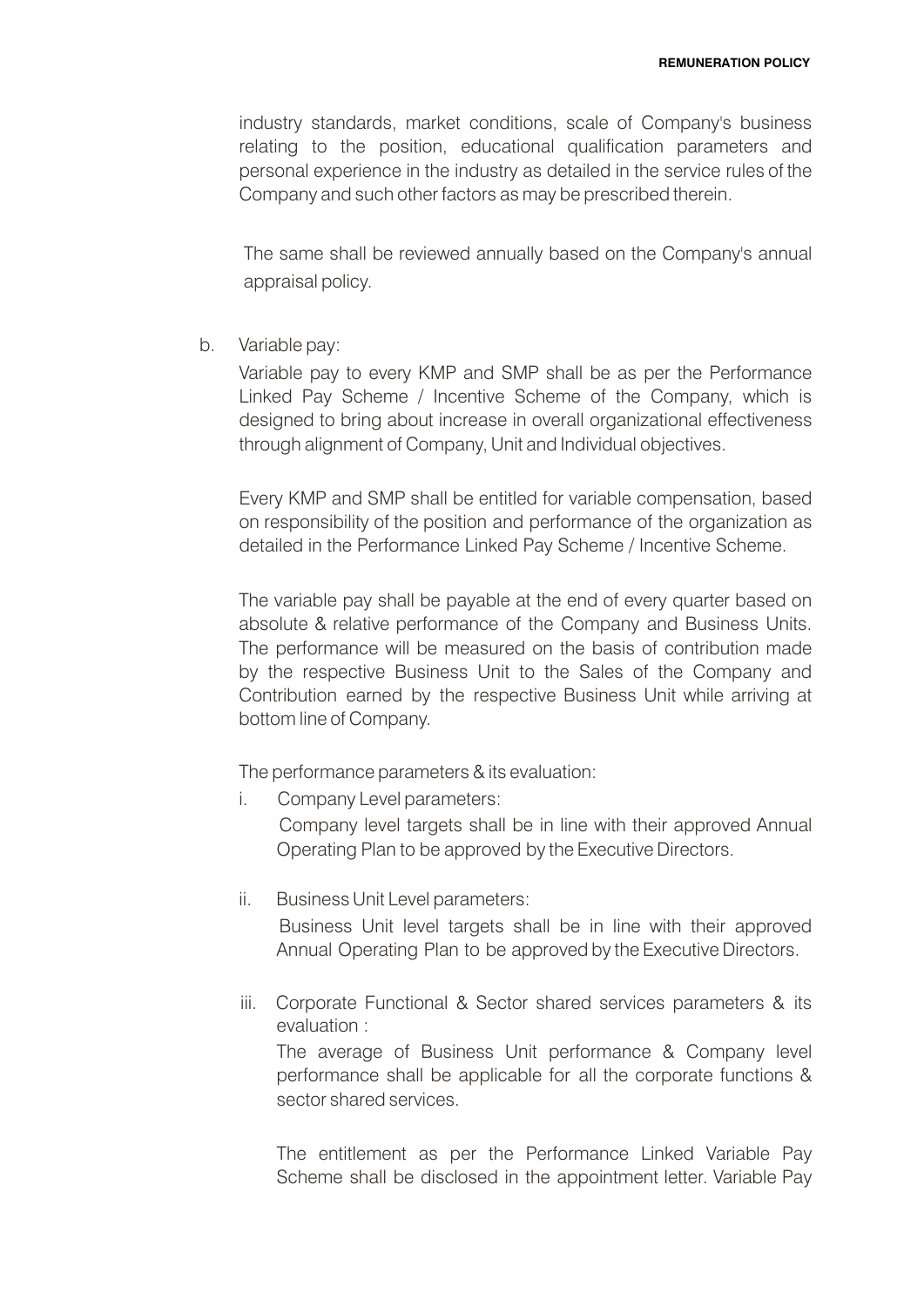is assessed on quarterly basis and the same is paid in the salary of a month following the quarter ending month. The particulars of the payment shall be communicated to the concerned in his/her salary slip relevant for the month in which the variable pay is paid.

#### c. Perquisites / Other Benefits:

Perquisites / Other Benefits to KMP and SMP may include club membership, company vehicle, petrol reimbursement, vehicle maintenance, telephone, reimbursement of mobile phone bill, furnishings, reimbursement of medical expenditure for self and family and leave travel assistance.

KMP and SMP may be entitled to personal accident insurance, group accident insurance coverage, medical insurance coverage, term insurance etc. as per Company policy.

### d. Annual Pay Revision / Promotion

There are Key Result Areas which will be set in the beginning of the year for every quarter in consultation with the Executive Director and the performance appraisal shall be done in the format provided by the HR department. Based on this, annual pay revision and/or promotion will be decided.

# e. Stock options:

To motivate executives to pursue long term growth and objectives of the Company, the Executive Directors may nominate KMP and SMP for receiving stock options on the basis of the eligibility criterion of any scheme of stock options, if any, declared in future by the Company.

- f. Compensation for loss of office may be paid as may be set out in the appointment letter.
- g. Separation / Retirement benefits:

Separation / retirement benefits as per Company policy which shall include contribution to provident fund, superannuation, gratuity and leave encashment.

# DIRECTORS' & OFFICERS LIABILITY INSURANCE:

The Company may take Directors & Officers liability insurance or such insurance of like nature for indemnifying any of the Directors or its KMP against any liability in respect of any negligence, default, misfeasance, breach of duty or trust for which they may be quilty in relation to the Company, the premium paid on such insurance shall not be treated as part of remuneration payable to such